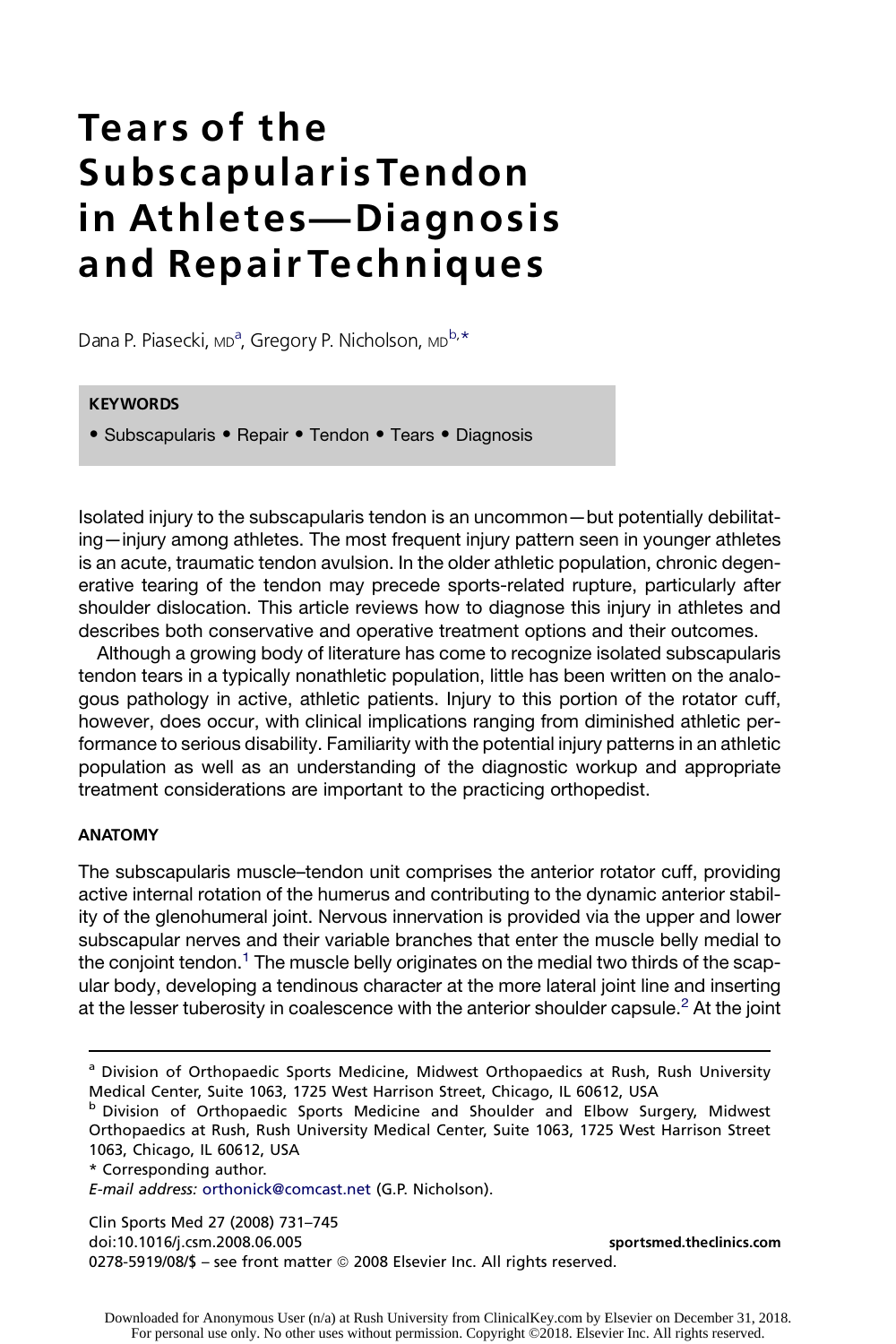line, subscapular and subcoracoid bursae lubricate the muscle–tendon's articulation with the more posterior joint capsule and anterior coracoid process, respectively.<sup>3</sup> The tendon has its greatest bulk superiorly, tapering off to a thinner, more muscular layer inferiorly.<sup>2</sup> The dimensions of the bony insertion follow this theme, with a wider superior aspect (1.8–2.0 cm from medial to lateral) that thins toward the bottom of the lesser tuberosity (mean, 0.3 cm medial to lateral width), creating a trapezoidal insertion whose greatest dimension is its vertical lateral edge (2.5–4 cm from proximal to distal). $4-6$  The tendon's insertional fibers also extend posteriorly and laterally over the top of the bicipital groove, coalescing with insertional fibers of the supraspinatus—as well as the coracohumeral (CHL) and superior glenohumeral (SGHL) ligaments—to form the biceps pulley complex, performing an important stabilizing role for the biceps ten- $\gamma^{7,8}$  Biomechanically, the superior and midportions of the tendon have substantially greater stiffness and ultimate load to failure than the tendon's inferior portion, providing a measure of protection against propagation of cuff tears superiorly but theoretically posing a region of vulnerability to anterior shoulder dislocation inferiorly.<sup>9</sup>

#### PATHOPHYSIOLOGY

Acute, high-energy sports-related events are the most commonly reported mechanism of subscapularis tears in athletes. Among sports as varied as waterskiing, baseball, and arm wrestling, several investigators have reported either partial or complete tendon rupture after a typically violent hyperextension or combined adduction and external rotation maneuver.<sup>10–12</sup> In skeletally immature athletes, in whom the physes are generally weaker than musculotendinous or tendinous tissues, similar mechanisms may instead cause frank lesser tuberosity bony avulsions.<sup>13–17</sup> In older athletes, the tendon usually ruptures first and with generally lower energy events. Particularly among athletes older than 40 years, the prevalence of pre-existing degenerative, partial-thickness articular-sided fraying<sup>18–20</sup> may weaken the tendon at its insertion, increasing the likelihood of full-thickness rupture during less-violent sporting activities. $21-23$  Similar age-related differences are seen after shoulder dislocations, in which younger patients typically present with a Bankart lesion, whereas older athletes are much more likely to suffer full-thickness rotator cuff tears-particularly of the subscapularis.<sup>24</sup>

Chronic overuse-related microtrauma and tendon degeneration may play an important role in predisposing athletes to traumatic rupture, particularly in older age groups. Several investigators have hypothesized that the tendon may be chronically injured by a mechanical compression between the lesser tuberosity and coracoid process<sup>25–27</sup>—the so-called "roller wringer effect"—of particular significance in high-demand overhead athletes.<sup>28</sup> Another contributory mechanism of injury is anterosuperior impingement, in which articular-sided abrasion may occur at the lesser tuberosity and glenoid rim interface, especially in the resisted flexed and internally rotated positions (eg, the tennis follow-through).<sup>29,30</sup> Such chronic, repetitive stress applied to the subscapularis musculotendinous junction could lead to microtrauma and eventually macroscopic tendon compromise.23,28,31 Whether sport-specific activities predispose to such chronic overuse is not yet clear, although several studies have demonstrated tremendous subscapularis demands during certain sports. EMG analysis of golfers, for instance, suggests that the subscapularis dominates all other muscle activity during the golf swing, making it vulnerable to injury.<sup>32</sup> Similar investigation has shown tremendous subscapularis demands during the tennis serve and forehand stroke,<sup>33</sup> with a high frequency of ultrasound-confirmed subscapularis tendon calcifications in the dominant shoulder of veteran (age, 35–77 years) tennis players.<sup>34</sup> MRI of amateur baseball pitchers' throwing shoulders has demonstrated significant increases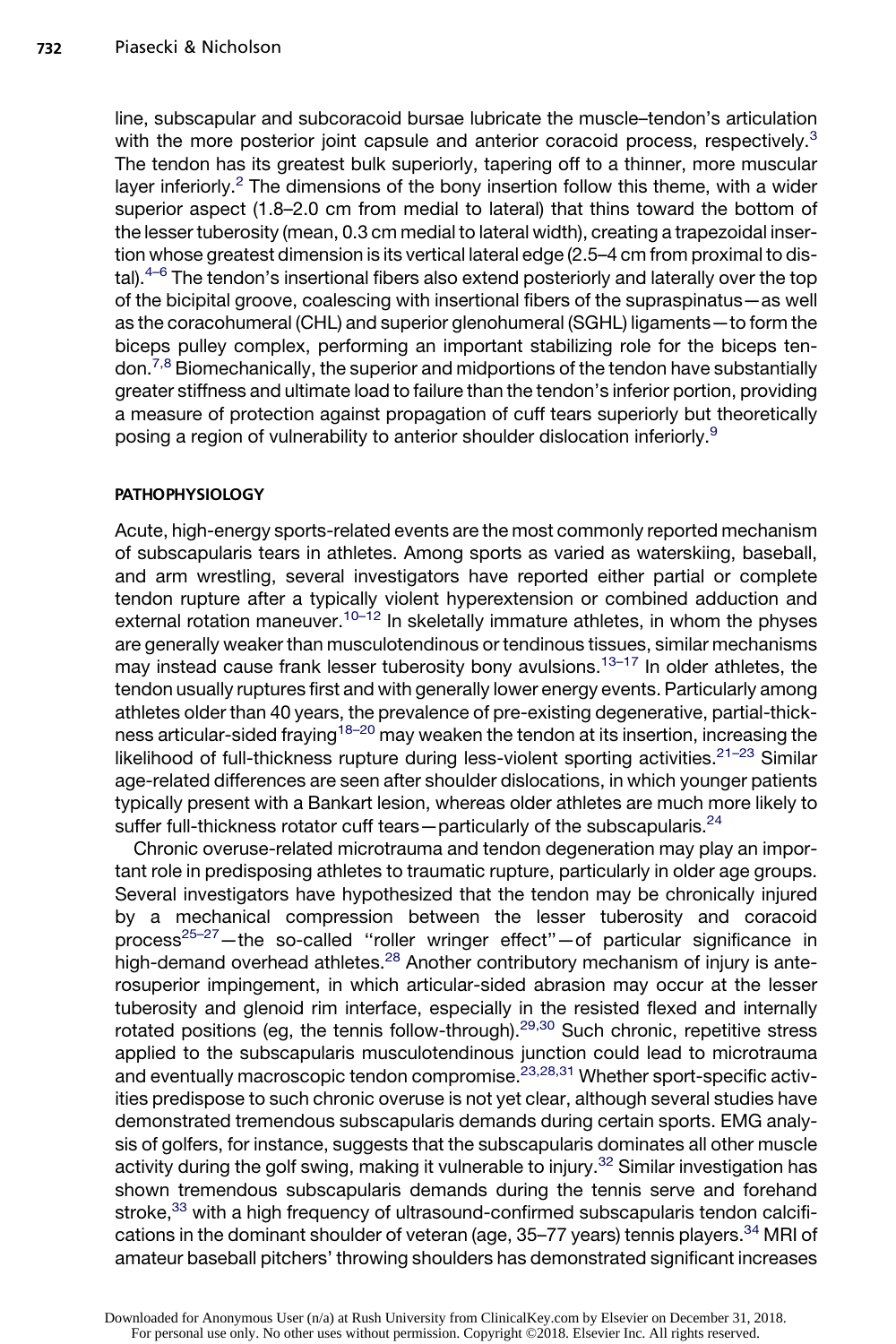in subscapularis T2-weighted signal 48 hours after pitching,  $35$  and an isolated subscapularis muscle strain has been reported in an outfielder.<sup>36</sup> EMG study of swimmers has also suggested that the butterfly stroke places particularly high demands on the subscapularis muscle, with greater subscapularis activity associated with pain.<sup>37,38</sup> Although these mechanisms would not appear to be the common primary mechanism of athletic subscapularis tendon tears—and have yet to be linked to increased rates of subscapularis pathology—they may well contribute to traumatic rupture when a suitably abnormal strain is applied.

#### EPIDEMIOLOGY

Isolated subscapularis tears in athletes are probably quite rare—particularly among young athletes—although the true incidence of these lesions is not currently known. The only published reports of these injuries in active patients younger than 40 years are small case series or case reports. Although the literature on older age groups is largely limited to degenerative tears, several studies suggest that sports-related tears are likely to be more common in older athletes. Although activity level was not specified, Flury and colleagues<sup>39</sup> reported isolated subscapularis tendon tears in 3% of their series of 1345 symptomatic rotator cuff repairs (mean age, 56 years) and Sakurai and colleagues<sup>18</sup> noted a 13% rate of presumptively asymptomatic partial-thickness degenerative tears in their cadaveric study, suggesting that degenerative tears may occur with some frequency in these patients. Where reported, sports-related tears in older athletes tend to occur with less violence than in younger patients, and in association with degenerative tendons. $21-23$  Likewise, the association of these tears with shoulder dislocations<sup>24</sup> — as not infrequently occurs during contact sports — suggests that older patients may be expected to suffer sports-related subscapularis tears more frequently than their younger counterparts.

#### **DIAGNOSIS History**

A careful history should be obtained in all athletes presenting with shoulder pain and/or weakness. Specific to subscapularis injury, the time-course and mechanism of injury should be sought. Particularly in younger patients, subscapularis injury will typically follow a significant acute trauma in which the arm is forcibly hyperextended and/or externally rotated, although the diagnosis may be delayed.<sup>12,40</sup> Older patients may report pre-existing mild pain in the anterior aspect of the shoulder (ie, from symptomatic partial-thickness degenerative tears) with a dramatic worsening of pain and internal rotation weakness after a sports-related dislocation or maneuver in which the subscapularis is overstressed (eg, tennis serve follow-through or high-speed pitching). $22,23$ Symptoms at the time of presentation typically involve anterior shoulder pain—occasionally with radiation to the forearm—during use of the arm both above and below shoulder level and at night.<sup>12,40</sup> Most of the patients will also note subjective upper extremity weakness.<sup>12</sup> Given the stabilizing role of the subscapularis, patients should also be questioned about subluxation or dislocation events and any subsequent sense of instability.<sup>40</sup> In older patients, the high association of subscapularis tears with tears of other rotator cuff tendons and/or the biceps pulley complex warrants focused questioning in these areas as well. These findings are summarized in Table 1.

# Physical Examination

The involved upper extremity should be inspected for signs of trauma, and a thorough physical examination performed with special attention directed toward range of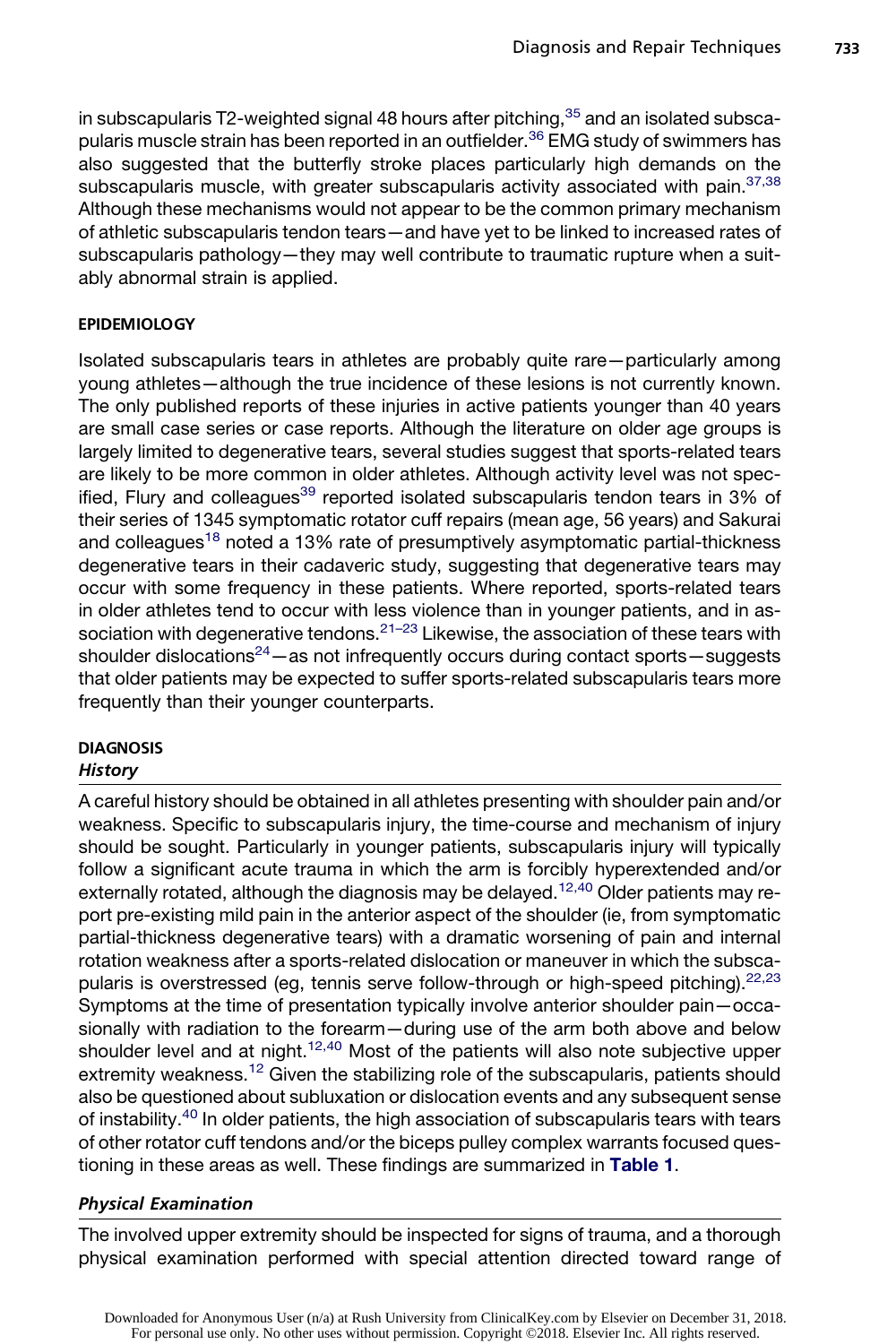| Table 1<br>History findings in supscapularis tendon tear                                                                                                                                         |
|--------------------------------------------------------------------------------------------------------------------------------------------------------------------------------------------------|
| Mechanism<br>Younger (<40 y) athletes: forced hyperextension or external rotation<br>Older (>40 y) athletes: preceding symptoms, often lower energy acute event<br>(eg, throwing or dislocation) |
| Symptoms<br>Anterior shoulder pain                                                                                                                                                               |
| With activity above and below shoulder level<br>At night                                                                                                                                         |
| Subjective weakness in internal rotation, overhead activities<br>Subjective instability                                                                                                          |

motion, rotator cuff strength, instability, neurovascular status, and potentially coexistent biceps pathology. Most of the patients with isolated subscapularis rupture will present with tenderness over the lesser tuberosity,<sup>40</sup> increased passive external rotation, slightly diminished internal rotation strength, and a positive bear-hug, $41$  bellypress, $42$  or lift-off<sup>12</sup> test. Partial tears of the upper subscapularis may first present with only a positive bear-hug test because of this maneuver's greater sensitivity in detecting smaller tears.<sup>41,43</sup> Likewise, because the lift-off test preferentially evaluates the lower portion of the muscle–tendon complex $44$  and tears tend to propagate from superiorly to inferiorly this test is not typically positive unless tears exceed roughly 75% of the insertion.<sup>41</sup> Some investigators have also reported a frequently positive Jobe supraspinatus test $^{21}$  in isolated subscapularis tears, probably because of a relative force couple imbalance about the anterosuperior aspect of the humeral head. A significant number of patients may also have a positive apprehension sign $12,20$  during instability testing, and provocative biceps findings (Speed and Yergason's tests) are also commonly reported.<sup>22,40</sup> In older patients, coincident tears of the other rotator cuff tendons may present with positive impingement signs or weakness in forward elevation.<sup>20</sup> Common physical examination findings are shown in Table 2.

## Imaging

Routine plain films (anterior/posterior [AP] and axillary views) \should be obtained in all patients suspected of having subscapularis tendon ruptures. Although these images

| Table 2<br>Physical examination findings in subscapularis tendon tear                                                     |
|---------------------------------------------------------------------------------------------------------------------------|
| Inspection<br>Signs of trauma and possible cuff atrophy (older patients)                                                  |
| Palpation<br>Tenderness over lesser tuberosity and bicipital groove                                                       |
| Range of motion<br>Increased passive external rotation with arm at side                                                   |
| Strength<br>Weakness in resisted internal rotation                                                                        |
| Provocative testing<br>Positive lift-off<br>Positive belly-press<br>Positive bear-hug<br>Positive Jobe supraspinatus test |

Downloaded for Anonymous User (n/a) at Rush University from ClinicalKey.com by Elsevier on December 31, 2018. For personal use only. No other uses without permission. Copyright ©2018. Elsevier Inc. All rights reserved.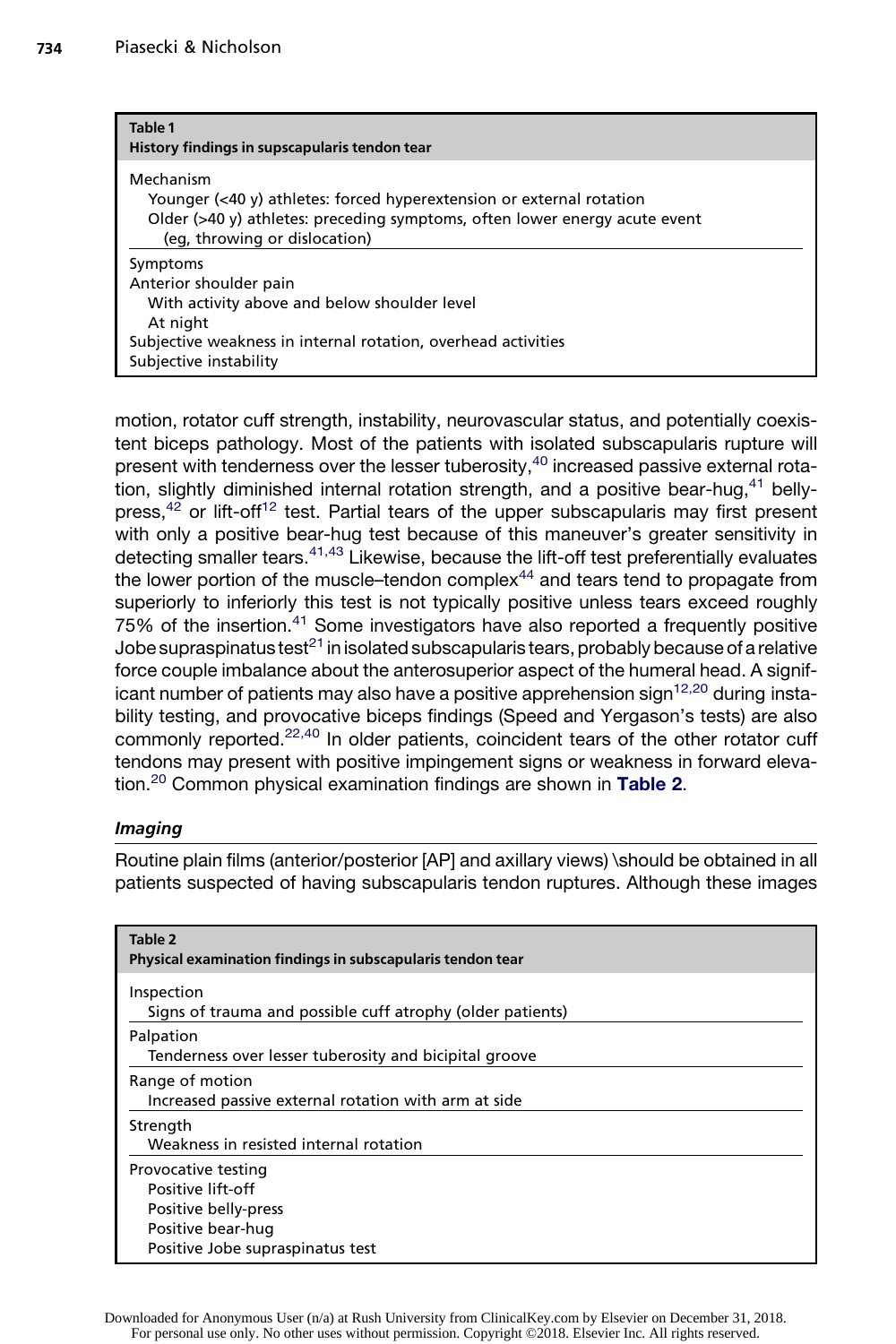will usually be normal,  $12,40$  an associated greater  $45$  or lesser tuberosity avulsion fracture<sup>14,46</sup> may be evident on a radiograph, particularly in skeletally immature athletes. Although lesser tuberosity fractures are often best visualized on the axillary view, an internally and/or externally rotated AP view often adds to the visualization of the tuberosity portion of the humeral head, and these views are also frequently obtained. A narrowed acromiohumeral interval in older patients may indicate an associated massive rotator cuff tear.<sup>47</sup> In all patients, plain films should be used to identify any joint space narrowing and to confirm that the glenohumeral joint is located.

Several other imaging methods are available to assess subscapularis tendon integrity. Ultrasound may be useful in patients suspected of having large subscapularis tears, although this modality is highly operator-dependent and less likely to visualize and/or quantify smaller, partial-thickness tears.<sup>48</sup> CT arthrograms may also be used for detection of subscapularis tendon tears—isolated tears typically associated with contrast extravasation from the glenohumeral joint onto the lesser tuberosity $21$ —but are limited in visualizing associated biceps and rotator cuff pathology.

MRI is the imaging modality of choice in patients suspected of subscapularis tendon injury.<sup>40</sup> Isolated subscapularis muscle strain can be appreciated as increased muscle belly signal on T2-weighted images. $36$  Partial-thickness<sup>11,18</sup> tears are also visualized as loss of T1 signal and increased T2 signal on axial images at the tendon's lesser tuberosity insertion, typically on the articular side. Full-thickness tears are readily visualized as tendon discontinuity at or near the tuberosity insertion,<sup>40</sup> with a high frequency of focal periarticular fluid in the superior subscapularis recess<sup>49</sup> and associated biceps tendon subluxation or dislocation (Fig. 1).<sup>50</sup> Sagittal oblique images may be particularly helpful for appreciating both tendon discontinuity and retraction (Fig. 2).<sup>49,50</sup> The examiner should also carefully evaluate the status of the subscapularis muscle belly. Chronic tears may show significant fatty degeneration,  $51,52$  which is also easily quantified on MRI. Despite the usefulness of MRI for imaging these tears, the above findings may be frequently overlooked by radiologists, <sup>49</sup> and may be further complicated in overhead athletes—who may have pre-existing asymptomatic rotator cuff lesions.<sup>53</sup> A summary of pertinent imaging findings is given in Table 3.



Fig. 1. MR image (axial cut) demonstrating (A) normal subscapularis tendon appearance, compared with (B) increased T2, decreased T1 signal at the subscapularis insertion, and a medially dislocated biceps tendon which accompanies a tear. (From Tung GA, Yoo DC, Levine SM, Brody JM, Green A. Subscapularis tendon tear: primary and associated signs on MRI. J Comput Assist Tomogr 2001;25(3):417–24; with permission.)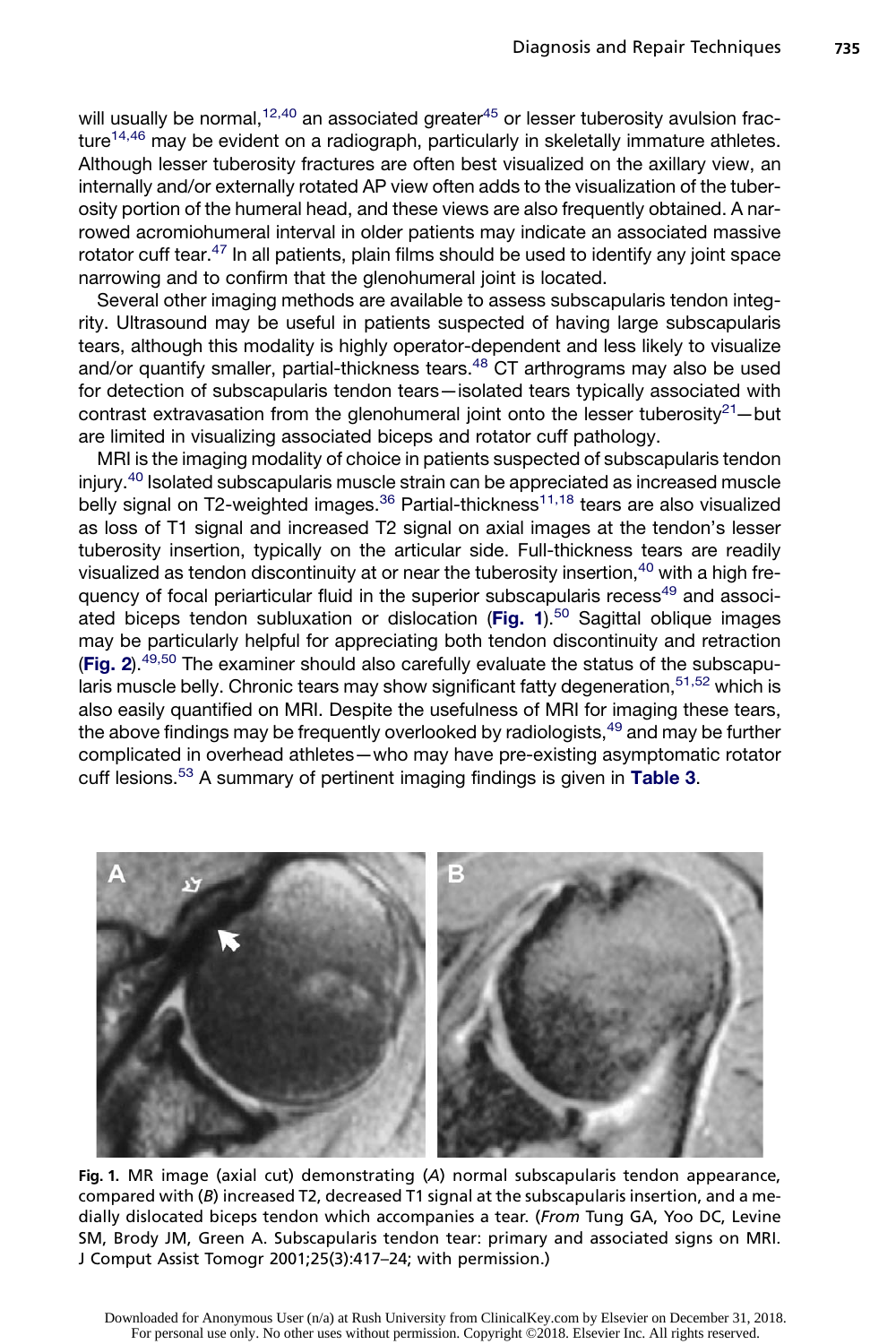

Fig. 2. Sagittal oblique MRI cuts may also be useful in visualizing the subscapularis insertion. (A) Normal insertion compared with (B) the increased signal (straight solid arrow) on this T2-weighted image involving a partial tear of the cranial portion of the insertion (curved arrow, intact supraspinatus; unfilled straight arrow, intact caudal subscapularis insertion.) (From Tung GA, Yoo DC, Levine SM, Brody JM, Green A. Subscapularis tendon tear: primary and associated signs on MRI. J Comput Assist Tomogr 2001;25(3):417–24; with permission).

#### **Arthroscopy**

In cases where the history, physical examination, and imaging studies are inconclusive, a diagnostic arthroscopy may be necessary to confirm subscapularis tendon injury. During a standard diagnostic arthroscopy, the upper rolled edge of subscapularis tendon and its insertion into the lesser tuberosity can be viewed with the scope in the posterior portal and the arm forward flexed and internally rotated (Fig. 3). Further increasing forward elevation from  $60^\circ$  to  $90^\circ$  enhances visualization of the undersurface of the tendon adjacent to the lesser tuberosity, and allows it to be probed through the anterior portal.<sup>54</sup> Given the frequent association of subscapularis tears with cuff and biceps pulley complex pathology, particular attention should also be paid to these structures during arthroscopy. Although only the upper 25% of the subscapularis tendon and its insertion can be viewed from within the joint,<sup>55</sup> this region is the most structurally significant $9$  and most frequently injured.<sup>18</sup> Should additional visualization be necessary, viewing the footprint with a  $70^{\circ}$  lens from the posterior portal is

| Table 3<br><b>Imaging Findings for Subscapularis Tendon Tear</b>                                                                                                                                                                                                  |
|-------------------------------------------------------------------------------------------------------------------------------------------------------------------------------------------------------------------------------------------------------------------|
| Radiograph (AP, axillary)<br>Usually normal (to rule out fracture, dislocation, arthrosis)<br>Evaluate acromiohumeral, CHL intervals                                                                                                                              |
| Ultrasound<br>Tendon discontinuity (including intrasubstance tears)                                                                                                                                                                                               |
| CT arthrogram<br>Dye on the lesser tuberosity                                                                                                                                                                                                                     |
| MRI<br>Decreased T1 and increased T2 signal at insertion<br>Focal periarticular fluid in subscapularis recess<br>Evaluate tendon retraction and degree of fatty infiltration<br>Evaluate biceps tendon subluxation/dislocation<br>Evaluate remaining rotator cuff |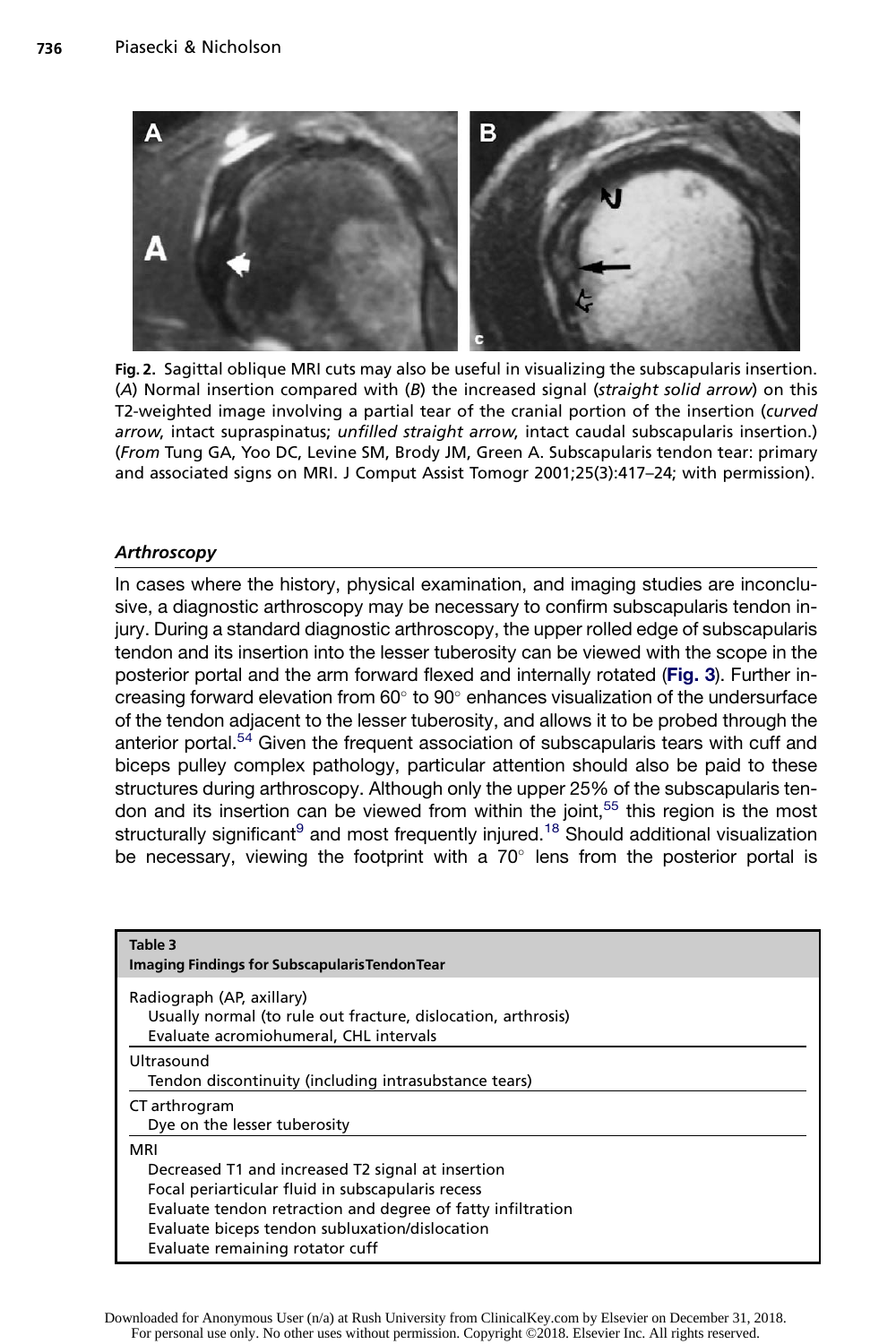

Fig. 3. Arthroscopy. With the scope in the posterior portal of the right shoulder, the retracted stump of a full-thickness subscapularis tendon tear (SSc) and dislocated biceps tendon (B) are immediately evident. HH, humeral head; G, glenoid.

effective. Some investigators have described visualizing the entirety of the extra-articular portion of the tendon via the subacromial space (with the scope in the lateral portal).<sup>56</sup>

## CLASSIFICATION

The most common classification scheme for subscapularis tendon tears is descriptive,<sup>20</sup> noting whether the tear is of partial or full thickness and whether it involves only a portion or the entirety of the insertion. Full-thickness, complete tears are also described in relation to the degree of retraction. Associated tears of the SGHL and CHL as well as the remaining rotator cuff tendons should also be noted.<sup>57</sup> Pfirrmann and colleagues<sup>58</sup> have also proposed an MR classification scheme, denoting grade 1 tears as those involving less than 25% of the craniocaudal tendon, grade 2 tears as those involving more than 25% but without complete detachment, and grade 3 tears as those with complete detachment.

# TREATMENT

## Nonoperative Treatment

Given the functional disability and long-term clinical implications of delayed surgical management of full-thickness tears,<sup>39</sup> conservative management of athletic subscapularis tears should be reserved for isolated, partial-thickness lesions. Particularly in older athletes with tendonopathy and/or partial tears—which may be incidental to other nonsurgical causes of shoulder pain—a trial of rest, activity restrictions, physical therapy, and anti-inflammatory medications may be considered for up to 3 months. A similar nonoperative approach has also been used successfully in treating nondisplaced lesser tuberosity fractures.15 An initial nonsurgical approach may additionally be considered in patients presenting with select chronic, full-thickness tears that are either minimally symptomatic or impaired and/or have a high likelihood of failure after primary repair. For complete, retracted tears older than 1 year and/or with stage 3 or greater fatty degeneration<sup>51</sup> and/or associated rotator cuff arthropathy, the substantial risk for failure<sup>39</sup> may warrant a course of nonoperative treatment in lieu of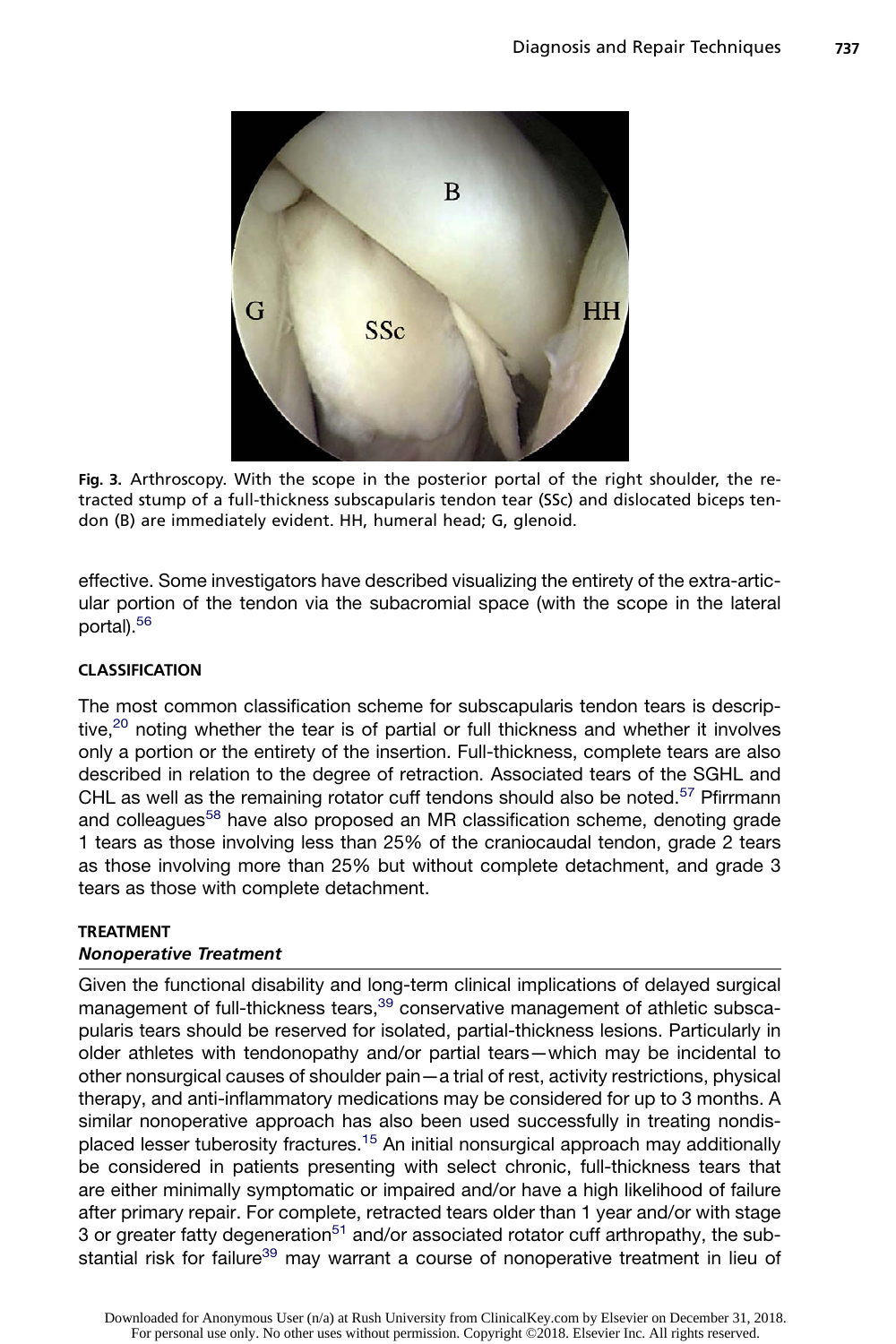pectoralis tendon transfer or other salvage procedures; this is especially relevant in older, less demanding patients. Continued pain and/or functional limitation after nonoperative treatment in any patient warrants consideration for operative intervention.

#### Operative Treatment

Patients with partial-thickness tears failing nonoperative treatment—and those with full-thickness tears— require surgery to relieve pain and restore shoulder function. In the case of full-thickness tears, surgery to repair the tendon at its insertion should not be delayed given the evidence of compromised outcomes in patients subjected to delayed repair.<sup>39,42</sup> Most surgeons recommend repair within 1 to 2 weeks of presentation to avoid tendon retraction and scarring. The indications for debridement versus repair of partial-thickness tears in an athletic population are not yet clear in the literature. In the case of isolated partial subscapularis tears in athletes, the authors' preferred approach is to attempt debridement in the majority of tears involving less than 50% of the tendon's insertion, especially when pain, and not functional loss, is the primary complaint.<sup>59</sup> After failure of nonoperative management, the authors prefer to fix partial tears involving more than 50% of the upper subscapularis insertion—particularly among athletes with any functional impairment and/or whose sports place considerable demands on the tendon given the theoretic risk this represents for later full-thickness tearing. Associated biceps tendon subluxation in the case of partialthickness subscapularis tears poses a challenge; there is no consensus regarding whether the biceps should be preserved or tenodesed. The authors' preference in this situation depends on the appearance of the biceps tendon. If the tendon is not frayed and degenerative, the authors have a lower threshold for fixing partial subscapularis tears and preserving the biceps tendon long head, recognizing that not all repairs will protect against subluxation. Although a case-by-case approach is used for biceps instability after such fixation, the authors find this problem is most reliably managed by the authors with biceps tenodesis. Displaced lesser tuberosity avulsion fractures are treated as full-thickness tendon tears.

Debridement of partial-thickness tears can readily be accomplished through an arthroscopic approach, which preserves the bursal side of the tendon.<sup>60</sup> With the arthroscope in the posterior portal and the arm elevated (to  $45^{\circ}$  or more) and internally rotated, the most common articular-sided tear pattern can be visualized. In this position, a probe can be introduced through the anterior interval portal and used to explore and quantify the degree of insertional compromise. A shaver introduced through the same portal can then be used to debride the frayed articular side of the tendon. The surgeon should simultaneously perform a careful evaluation of the SGHL and medial CHL portions of the biceps pulley complex, which are frequently injured in association with tears of the upper subscapularis tendon. Damage to these structures is often associated with a subluxating or dislocating biceps tendon and may influence treatment decision making, necessitating a biceps tenodesis.<sup>43</sup>

Repair of partial-thickness tears can also be accomplished using a similar setup. With the scope in the posterior portal, the articular side of the tendon and its upper rolled border can be gently debrided with a shaver introduced through a standard portal. A more medially based portal, however, permits direct access to the tuberosity, as well as easier targeting with suture passers when considering subscapularis repair.<sup>43</sup> Debridement of the frayed tendon and overlying rotator interval tissue at the insertion facilitates accurate quantification of the degree of tendon compromise, although the surgeon should take care to preserve the SGHL and CHL contributions to the medial biceps pulley complex, if still intact. Medially, exposure of the coracoid process both increases the field of view and allows subsequent coracoplasty should this be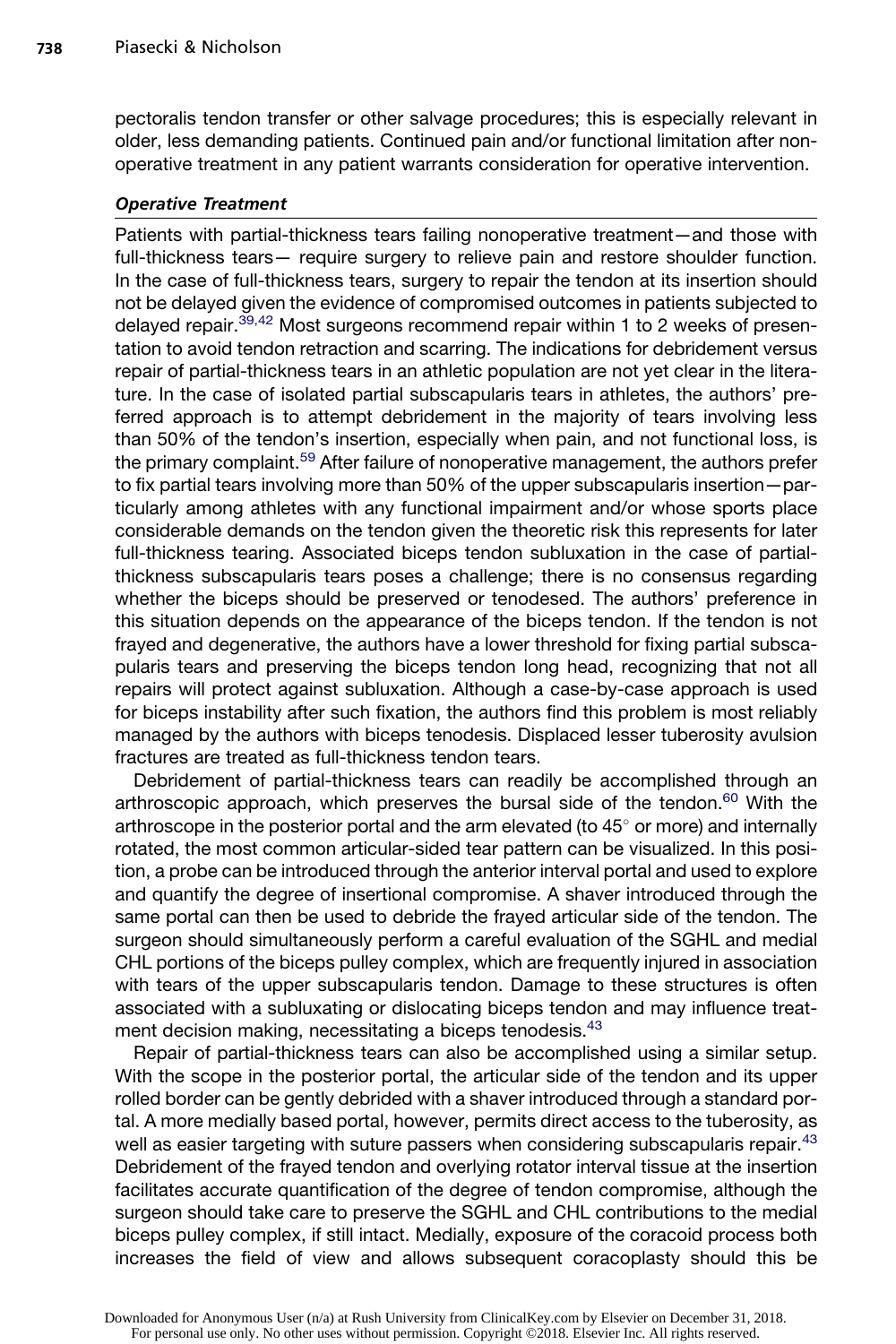indicated (Fig. 4). $43$  Coracoplasty is performed rarely in younger athletes with acute, traumatic presentations but may be a helpful adjunct in older athletes with prior subcoracoid impingement symptoms and an inferolaterally prominent coracoid process, prominent lesser tuberosity, and narrowed CHL interval.<sup>61,62</sup> If a biceps tenodesis is planned, tenotomy at this stage of the operation will further facilitate exposure of the subscapularis insertion, although the authors generally make decisions about tenotomy after the subscapularis is fixed, particularly in overhead athletes in whom preservation of the biceps tendon is preferred. Bony preparation of the lesser tuberosity is performed in the region of tendon compromise with a burr from the anterior portal. An accessory anterosuperolateral rotator interval portal<sup>43</sup> is then established using an 8.25-mm cannula as the principal working portal. Suture anchors can be introduced through the anterior portal and sutures then passed through the tendon using various tendon penetrating devices from the anterosuperolateral portal. To avoid obstructing one's field of view, anchors and suture passage is generally performed from inferior to superior, with typically a double-loaded anchor per centimeter of repair.43 Knots are usually tied most easily through the anterosuperolateral portal with the arm in internal rotation.

Full-thickness tears have traditionally been fixed through an open approach, although several arthroscopic repair techniques have been described. Arthroscopically, the technique is similar to that used for repair of partial-thickness tears (discussed earlier). However, full-thickness tears present a greater technical challenge given the frequent retraction of the tendon medially. Typically the upper corner of the tendon can be located by persistent attachment of the SGHL and CHL, which has he appearance of a "comma" (Fig. 5).  $43,63$  Once the tendon is located in this manner, a traction stitch may be placed at the junction of the comma sign and the upper corner of the tendon; passed outside the anterosuperolateral cannula, these stitches may be used to apply traction to the tendon in a nonobstructive way. $43$  The tendon is then released of any adhesions, anteriorly and superiorly between the tendon and the coracoid, and, if necessary, posteriorly through the capsule to the anterior glenoid neck.<sup>43</sup> Care must be taken to avoid any dissection medial to the coracoid process during the anterior and superior releases. Bony preparation and anchor insertion are then performed as for partial-thickness tears, with the traction stitch providing tendon reduction during suture passage.



Fig. 4. Coracoplasty. The coracoid is first exposed and then burred posteriorly to increase the space available for the subscapularis tendon.

Downloaded for Anonymous User (n/a) at Rush University from ClinicalKey.com by Elsevier on December 31, 2018. For personal use only. No other uses without permission. Copyright ©2018. Elsevier Inc. All rights reserved.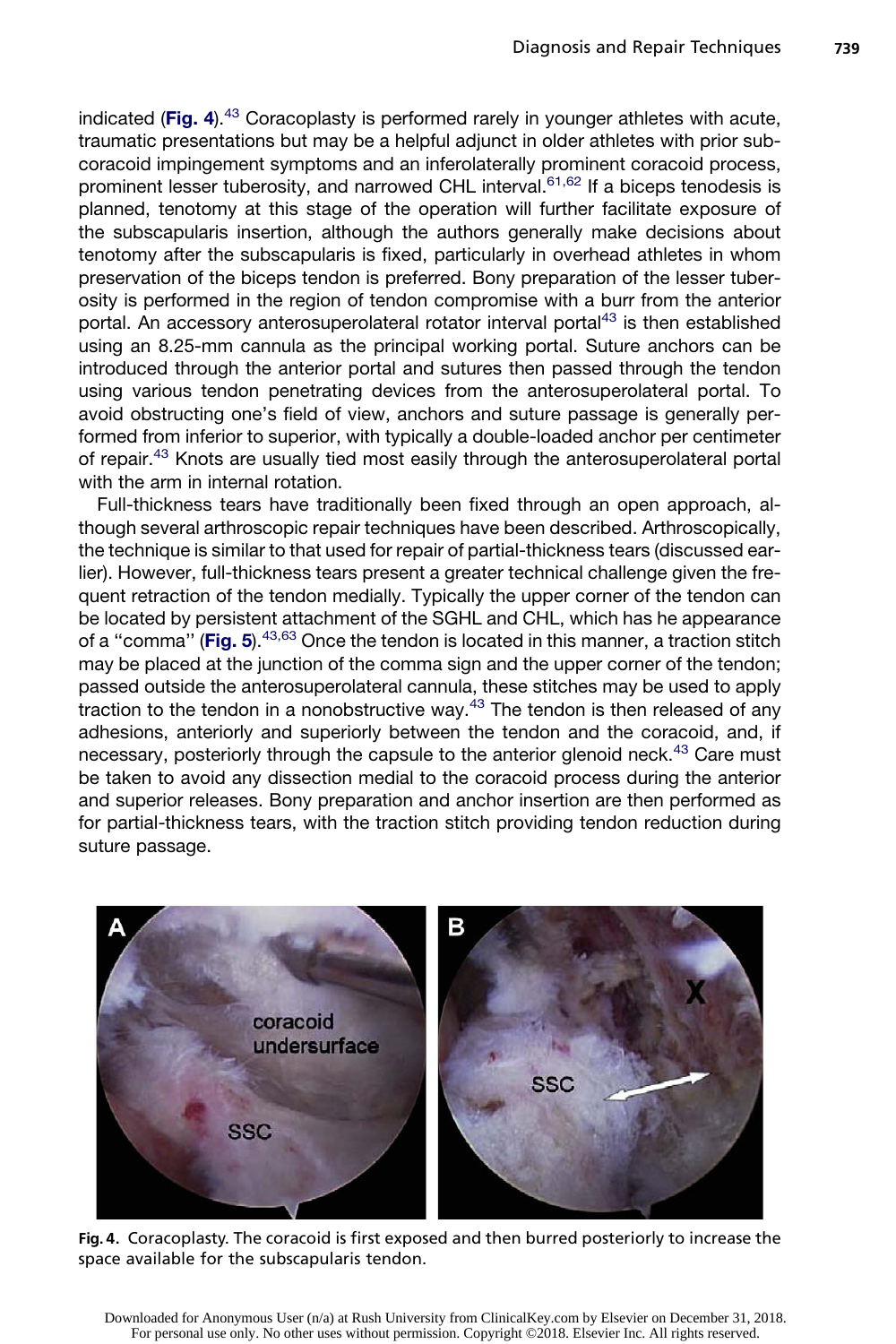

Fig. 5. The "comma sign" is formed by residual attachments of the retracted tendon edge to the SGHL and CHL. In the figure (right shoulder), an asterisk marks this tissue and dotted lines mark the corner of the subscapularis tendon. G, glenoid; H, humerus. (From Lo IK, Burkhart SS. The comma sign: An arthroscopic guide to the torn subscapularis tendon. Arthroscopy 2003;19(3):334–7; with permission).

Open repair of isolated subscapularis tendon tears is typically performed through a standard deltopectoral approach (Fig. 6). $64$  A combined subscapularis and supraspinatus tear may be managed through a superior deltoid splitting exposure  $64,65$  or a ''hybrid'' technique (arthroscopic supraspinatus repair followed by open subscapularis repair) so long as fluid extravasation is minimal before the open exposure. Even in cases where an open approach is planned, it may be beneficial to perform an initial diagnostic arthroscopy before open repair to assist in quantifying the degree of rotator



Fig. 6. Open repair. Exposure and repair of an isolated subscapularis repair is usually performed through a standard deltopectoral approach. After the development of the deltopectoral interval, satisfactory exposure is provided of the subscapularis insertion. A full-thickness subscapularis tear is seen through this approach (right shoulder). Repair may subsequently be performed using either suture anchors or transosseous sutures. SSc, subscapularis; HH, humeral head; bg, bicipital groove.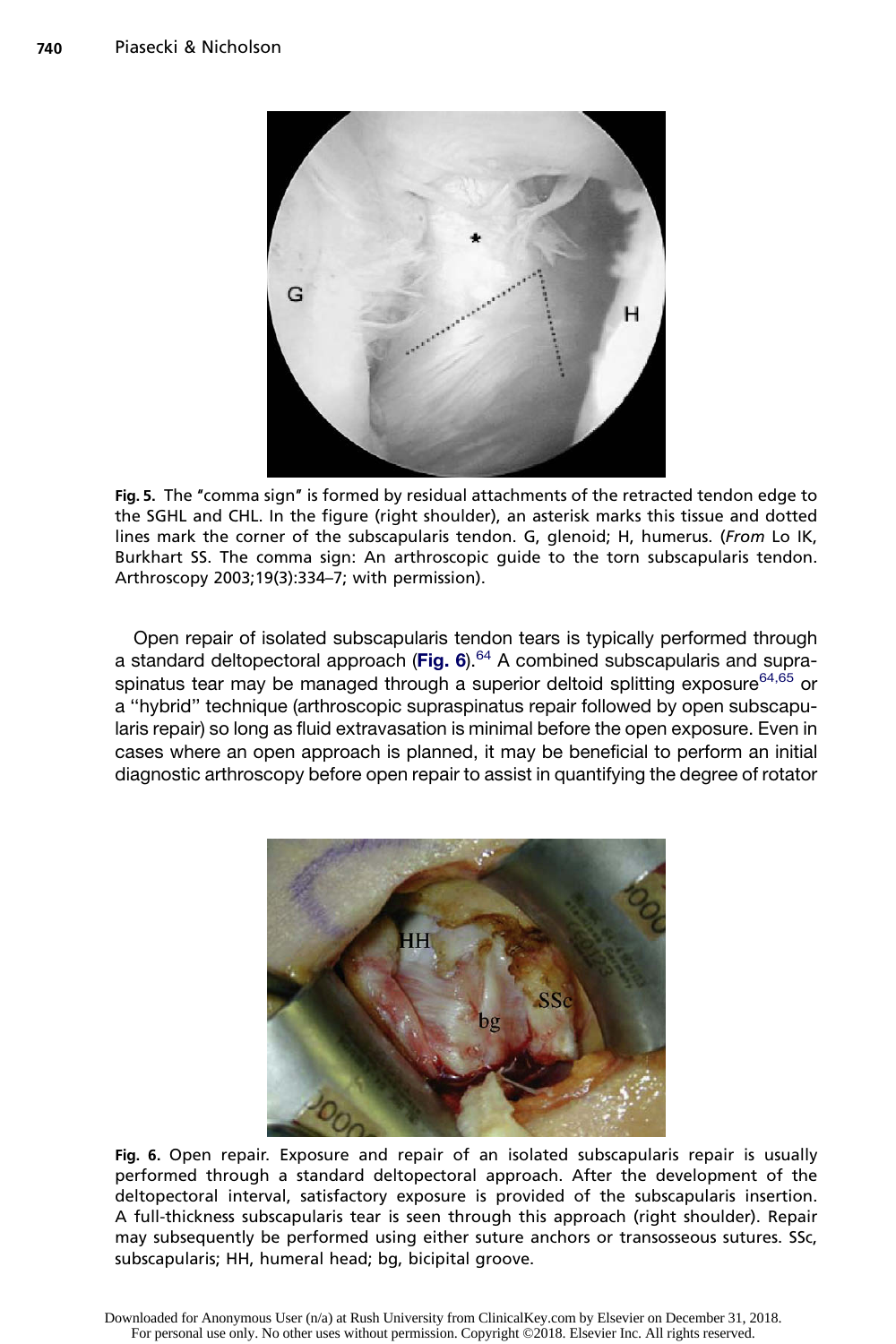cuff and biceps pulley involvement. However, the authors are careful to limit the duration of the arthroscopy to avoid fluid extravasation into the soft tissues, which makes open repair considerably more difficult. After the initial open approach, the bicipital groove region should be identified, the groove and rotator interval opened, and the degree of subscapularis insertional compromise determined.<sup>64</sup> In the most common scenario of associated biceps instability, a biceps tenotomy and subsequent tenodesis in the bicipital groove is performed to optimize outcome. $66$  Traction sutures can be placed in the lateral subscapularis tendon and, as necessary, similar releases can be performed as described for arthroscopic repair. Some investigators have noted an advantage to the deltopectoral approach when a posterior release is necessary. $64$ Once appropriately mobilized, the lesser tuberosity bony bed is prepared using a curet or burr, and the tendon is repaired anatomically using either suture anchors or transosseous sutures.<sup>64</sup> In superior deltoid splitting exposures where a portion of the deltoid is released from the acromion, a careful full-thickness repair back to the acromial insertion with nonabsorbable sutures is a critical portion of the closure.

Displaced lesser tuberosity avulsion fractures typically require open surgical fixation. Small bony fragments can be excised, and the tendon then repaired back to the lesser tuberosity using the same technique discussed earlier for full-thickness tears.<sup>16,67</sup> Larger fragments have been reportedly fixed with transosseous sutures and/or suture anchors through a similar approach.<sup>14,17</sup> In the rare case in which the biceps tendon is not subluxed or dislocated, an arthroscopic repair with suture anchors may be considered.<sup>46</sup>

#### AFTERCARE

Postoperatively, all patients are initially placed in a sling for protection. In cases where isolated partial tears are only debrided, full activities may be allowed once postoperative pain has subsided. $60$  In all repairs, the tendon must be protected for a minimum of 6 weeks. Although passive forward elevation and internal rotation are initiated immediately after surgery, passive external rotation is limited to the extent that the repair is not overly stressed, and limits should be determined in the operating room after repair. Active internal rotation and overhead motion is also prevented until after the 6-week period of protection.<sup>43</sup> After 6 weeks, the sling is discontinued and end-range stretching in external rotation is advanced along with isometric strengthening exercises. At 3 months, below shoulder-level Thera-Band strengthening can be initiated and sport-specific activities started around 4.5 months. Return to play is predicated on the return of adequate motion and strength and usually occurs roughly 6 months postoperatively.

#### RESULTS

No substantial studies have reported outcomes after debridement and/or repair of isolated subscapularis tendon tears in athletes. The available case report data suggest good-to-excellent outcomes for operative repair of athletic partial-<sup>11</sup> and full-thick $ness^{22,40}$  tears, as well as nonoperative<sup>15</sup> (nondisplaced) and operative<sup>16,17,67</sup> management of lesser tuberosity avulsion fractures, with the vast majority of patients returning to full activities and/or their preinjury level of sport in 3 to 6 months. Deutsch and colleagues<sup>40</sup> have reported excellent outcomes in a series of 13 patients (mean age, 39 years) after open repair of isolated full-thickness tears, with 12 of 13 patients returning to preinjury sports activities at mean 2-year follow-up. Larger series in predominantly older patients (mean age, 60 years) echo these findings, with appropriately indicated arthroscopic debridement of partial tears producing high levels of patient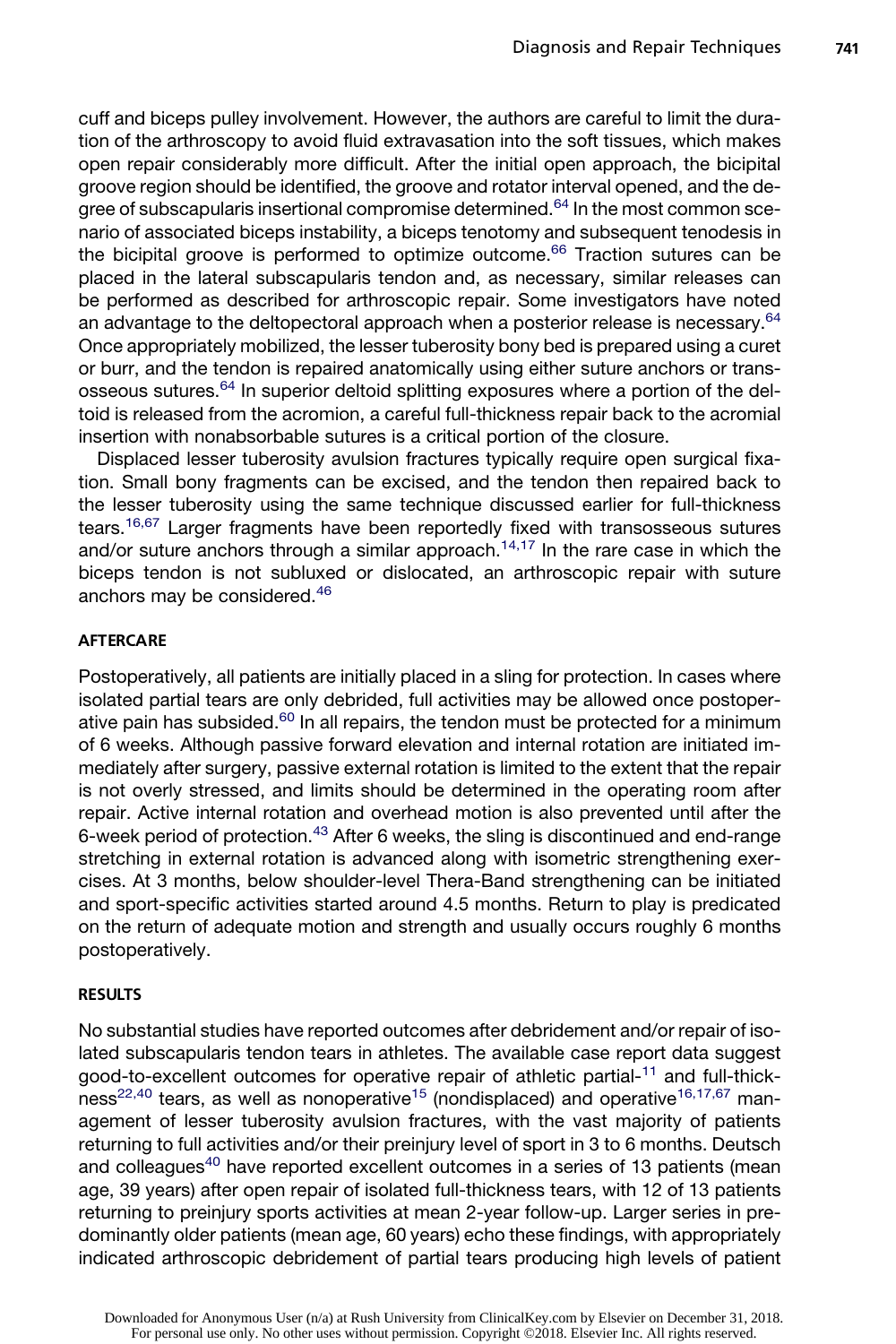satisfaction and functional improvement.<sup>60</sup> Similar results have been reported after arthroscopic $68,69$  and open $42,66$  repair of partial- and full-thickness tears. However, the latter outcomes do not include a return to athletic activity and for their older cohorts are difficult to relate to a younger, athletic population.

## SUMMARY

Subscapularis tendon tears are uncommon, but typically debilitating, injuries among athletes. Potential injury patterns range from overuse tendinopathy and/or partial tearing to complete bone–tendon avulsion. Diagnosis can usually be made with a careful history, physical examination and imaging studies, although definitive assessment may require arthroscopic evaluation. Tears are typically classified based on the extent of insertional compromise and the potential association with injury to the biceps tendon and/or remaining rotator cuff. Conservative management, consisting of activity restrictions and physical therapy, is generally limited to overuse tendinopathy and/ or partial-thickness tears. Complete tendon compromise warrants expedient operative fixation in most cases, through either an arthroscopic or an open approach. Limited outcome data suggest that after surgical intervention, athletes with isolated subscapularis tears do well, with most of them eventually returning to their preinjury level of sport.

## **REFERENCES**

- 1. Yung SW, Lazarus MD, Harryman DT 2nd. Practical guidelines to safe surgery about the subscapularis. J Shoulder Elbow Surg 1996;5(6):467–70.
- 2. Klapper RC, Jobe FW, Matsuura P. The subscapularis muscle and its glenohumeral ligament-like bands. A histomorphologic study. Am J Sports Med 1992;20(3): 307–10.
- 3. Colas F, Nevoux J, Gagey O. The subscapular and subcoracoid bursae: descriptive and functional anatomy. J Shoulder Elbow Surg 2004;13(4):454–8.
- 4. Richards DP, Burkhart SS, Tehrany AM, et al. The subscapularis footprint: an anatomic description of its insertion site. Arthroscopy 2007;23(3):251–4.
- 5. Curtis AS, Burbank KM, Tierney JJ, et al. The insertional footprint of the rotator cuff: an anatomic study. Arthroscopy 2006;22(6):603–9.
- 6. D'Addesi LL, Anbari A, Reish MW, et al. The subscapularis footprint: an anatomic study of the subscapularis tendon insertion. Arthroscopy 2006;22(9):937–40.
- 7. Hunt SA, Kwon YW, Zuckerman JD. The rotator interval: anatomy, pathology, and strategies for treatment. J Am Acad Orthop Surg 2007;15(4):218–27.
- 8. Jost B, Koch PP, Gerber C. Anatomy and functional aspects of the rotator interval. J Shoulder Elbow Surg 2000;9(4):336–41.
- 9. Halder A, Zobitz ME, Schultz E, et al. Structural properties of the subscapularis tendon. J Orthop Res 2000;18(5):829–34.
- 10. Biondi J, Bear TF. Isolated rupture of the subscapularis tendon in an arm wrestler. Orthopedics 1988;11(4):647–9.
- 11. Dragoni S, Giombini A, Candela V, et al. Isolated partial tear of subscapularis muscle in a competitive water skier. A case report. J Sports Med Phys Fitness 1994;34(4):407–10.
- 12. Gerber C, Krushell RJ. Isolated rupture of the tendon of the subscapularis muscle. Clinical features in 16 cases. J Bone Joint Surg Br 1991;73(3):389–94.
- 13. Paschal SO, Hutton KS, Weatherall PT. Isolated avulsion fracture of the lesser tuberosity of the humerus in adolescents. A report of two cases. J Bone Joint Surg Am 1995;77(9):1427–30.

Downloaded for Anonymous User (n/a) at Rush University from ClinicalKey.com by Elsevier on December 31, 2018. For personal use only. No other uses without permission. Copyright ©2018. Elsevier Inc. All rights reserved.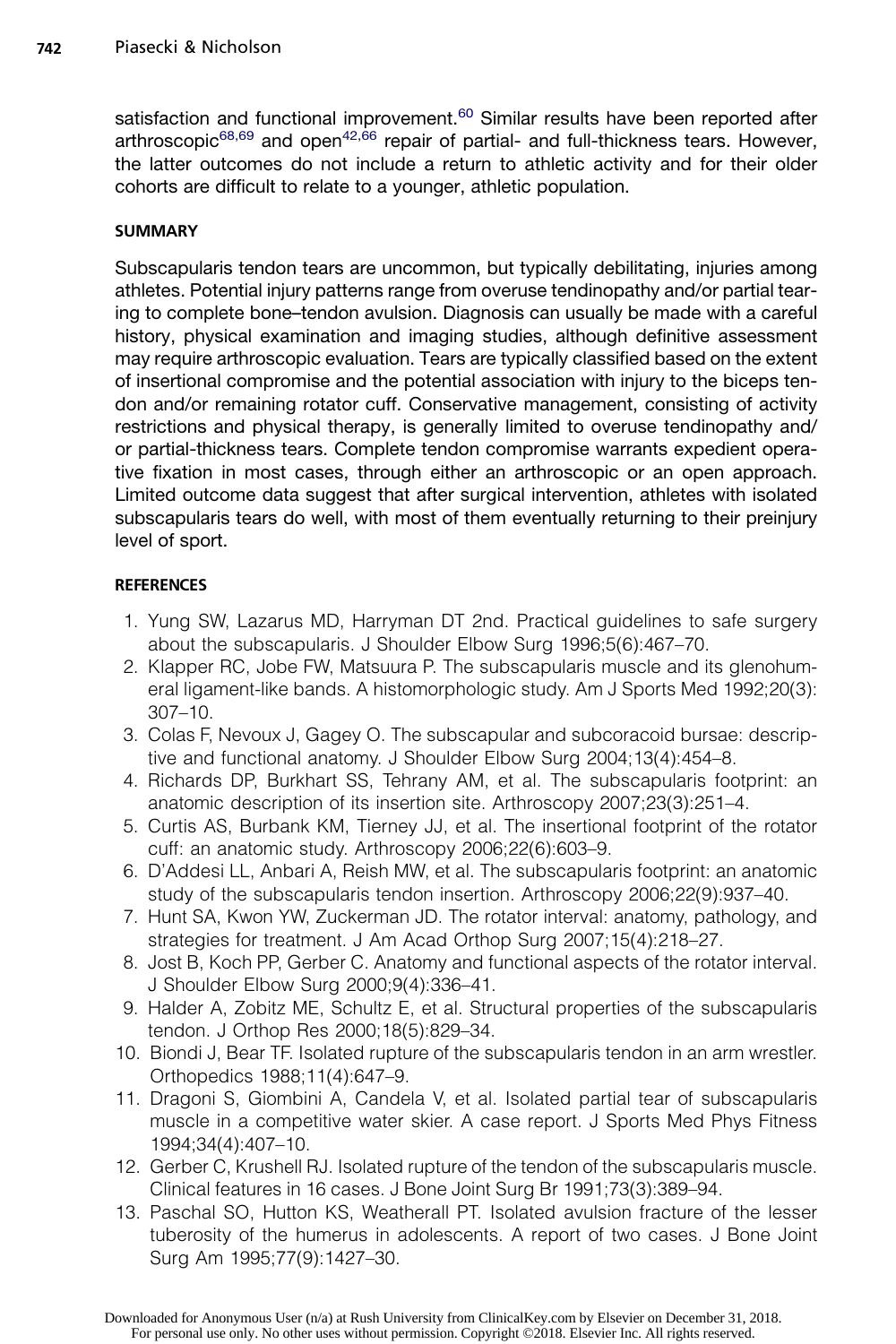- 14. Levine B, Pereira D, Rosen J. Avulsion fractures of the lesser tuberosity of the humerus in adolescents: review of the literature and case report. J Orthop Trauma 2005;19(5):349–52.
- 15. Sugalski MT, Hyman JE, Ahmad CS. Avulsion fracture of the lesser tuberosity in an adolescent baseball pitcher: a case report. Am J Sports Med 2004;32(3): 793–6.
- 16. Sikka RS, Neault M, Guanche CA. An avulsion of the subscapularis in a skeletally immature patient. Am J Sports Med 2004;32(1):246–9.
- 17. Shah NN, Agarwal A, Turner R, et al. Avulsion of the lesser tuberosity with a Salter-Harris type II injury of the proximal humerus: a case report. J Shoulder Elbow Surg 2006;15(5):e16–8.
- 18. Sakurai G, Ozaki J, Tomita Y, et al. Incomplete tears of the subscapularis tendon associated with tears of the supraspinatus tendon: cadaveric and clinical studies. J Shoulder Elbow Surg 1998;7(5):510–5.
- 19. Kim TK, Rauh PB, McFarland EG. Partial tears of the subscapularis tendon found during arthroscopic procedures on the shoulder: a statistical analysis of sixty cases. Am J Sports Med 2003;31(5):744–50.
- 20. Bennett WF. Subscapularis, medial, and lateral head coracohumeral ligament insertion anatomy. Arthroscopic appearance and incidence of ''hidden'' rotator interval lesions. Arthroscopy 2001;17(2):173–80.
- 21. Nove-Josserand L, Levigne C, Noel E, et al. Isolated lesions of the subscapularis muscle. Apropos of 21 cases. Rev Chir Orthop Reparatrice Appar Mot 1994; 80(7):595–601.
- 22. Yoshikawa GI, Hori K, Kaneko H, et al. Acute subscapularis tendon rupture caused by throwing: a case report. J Shoulder Elbow Surg 2005;14(2):218–20.
- 23. Davis BA, Edwards JJ. Isolated subscapularis tear from minimal trauma in a recreational athlete: a case report. Arch Phys Med Rehabil 2001;82(12): 1740–3.
- 24. Neviaser RJ, Neviaser TJ, Neviaser JS. Concurrent rupture of the rotator cuff and anterior dislocation of the shoulder in the older patient. J Bone Joint Surg Am 1988;70(9):1308–11.
- 25. Lo IK, Burkhart SS. The etiology and assessment of subscapularis tendon tears: a case for subcoracoid impingement, the roller-wringer effect, and TUFF lesions of the subscapularis. Arthroscopy 2003;19(10):1142–50.
- 26. Paulson MM, Watnik NF, Dines DM. Coracoid impingement syndrome, rotator interval reconstruction, and biceps tenodesis in the overhead athlete. Orthop Clin North Am 2001;32(3):485–93, ix.
- 27. Gerber C, Terrier F, Ganz R. The role of the coracoid process in the chronic impingement syndrome. J Bone Joint Surg Br 1985;67(5):703–8.
- 28. Davidson PA, Elattrache NS, Jobe CM, et al. Rotator cuff and posterior-superior glenoid labrum injury associated with increased glenohumeral motion: a new site of impingement. J Shoulder Elbow Surg 1995;4(5):384–90.
- 29. Gerber C, Sebesta A. Impingement of the deep surface of the subscapularis tendon and the reflection pulley on the anterosuperior glenoid rim: a preliminary report. J Shoulder Elbow Surg 2000;9(6):483–90.
- 30. Habermeyer P, Magosch P, Pritsch M, et al. Anterosuperior impingement of the shoulder as a result of pulley lesions: a prospective arthroscopic study. J Shoulder Elbow Surg 2004;13(1):5–12.
- 31. Schickendantz MS, Ho CP, Keppler L, et al. MR imaging of the thrower's shoulder. Internal impingement, latissimus dorsi/subscapularis strains, and related injuries. Magn Reson Imaging Clin N Am 1999;7(1):39–49.

Downloaded for Anonymous User (n/a) at Rush University from ClinicalKey.com by Elsevier on December 31, 2018. For personal use only. No other uses without permission. Copyright ©2018. Elsevier Inc. All rights reserved.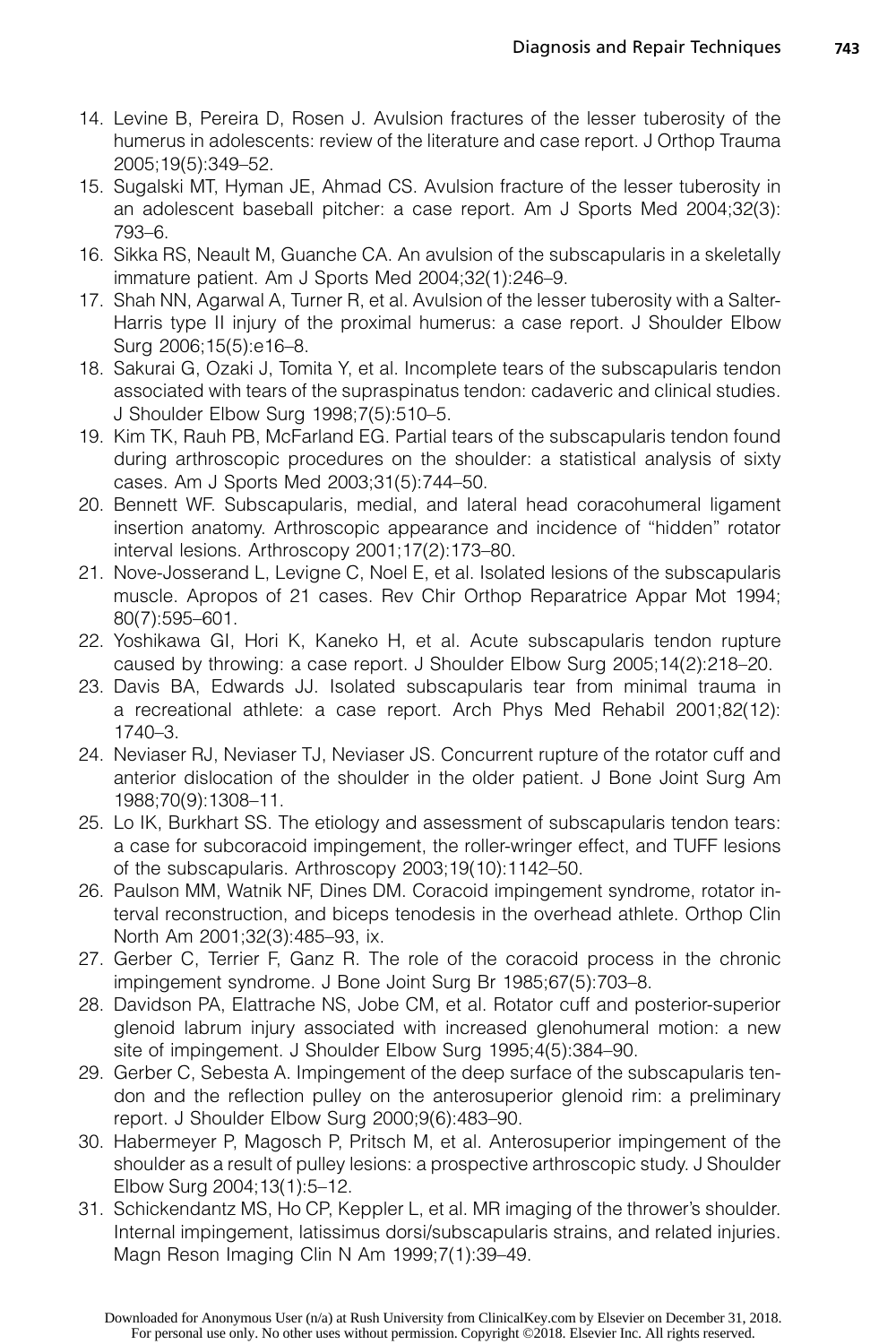- 32. Jobe FW, Moynes DR, Antonelli DJ. Rotator cuff function during a golf swing. Am J Sports Med 1986;14(5):388–92.
- 33. Ryu RK, McCormick J, Jobe FW, et al. An electromyographic analysis of shoulder function in tennis players. Am J Sports Med 1988;16(5):481–5.
- 34. Brasseur JL, Lucidarme O, Tardieu M, et al. Ultrasonographic rotator-cuff changes in veteran tennis players: the effect of hand dominance and comparison with clinical findings. Eur Radiol 2004;14(5):857–64.
- 35. Yanagisawa O, Niitsu M, Takahashi H, et al. Magnetic resonance imaging of the rotator cuff muscles after baseball pitching. J Sports Med Phys Fitness 2003; 43(4):493–9.
- 36. Iwamoto J, Takeda T, Ogawa K, et al. Muscle strain of the subscapularis muscle: a case report. Keio J Med 2007;56(3):92–5.
- 37. Pink M, Jobe FW, Perry J, et al. The painful shoulder during the butterfly stroke. An electromyographic and cinematographic analysis of twelve muscles. Clin Orthop Relat Res 1993;288:60–72.
- 38. Pink M, Jobe FW, Perry J, et al. The normal shoulder during the butterfly swim stroke. An electromyographic and cinematographic analysis of twelve muscles. Clin Orthop Relat Res 1993;288:48–59.
- 39. Flury MP, John M, Goldhahn J, et al. Rupture of the subscapularis tendon (isolated or in combination with supraspinatus tear): when is a repair indicated. J Shoulder Elbow Surg 2006;15(6):659–64.
- 40. Deutsch A, Altchek DW, Veltri DM, et al. Traumatic tears of the subscapularis tendon. Clinical diagnosis, magnetic resonance imaging findings, and operative treatment. Am J Sports Med 1997;25(1):13–22.
- 41. Barth JR, Burkhart SS, De Beer JF. The bear-hug test: a new and sensitive test for diagnosing a subscapularis tear. Arthroscopy 2006;22(10):1076–84.
- 42. Gerber C, Hersche O, Farron A. Isolated rupture of the subscapularis tendon. J Bone Joint Surg Am 1996;78(7):1015–23.
- 43. Burkhart SS, Brady PC. Arthroscopic subscapularis repair: surgical tips and pearls A to Z. Arthroscopy 2006;22(9):1014–27.
- 44. Tokish JM, Decker MJ, Ellis HB, et al. The belly-press test for the physical examination of the subscapularis muscle: electromyographic validation and comparison to the lift-off test. J Shoulder Elbow Surg 2003;12(5):427–30.
- 45. Zanetti M, Weishaupt D, Jost B, et al. MR imaging for traumatic tears of the rotator cuff: high prevalence of greater tuberosity fractures and subscapularis tendon tears. AJR Am J Roentgenol 1999;172(2):463–7.
- 46. Scheibel M, Martinek V, Imhoff AB. Arthroscopic reconstruction of an isolated avulsion fracture of the lesser tuberosity. Arthroscopy 2005;21(4):487–94.
- 47. Nove-Josserand L, Edwards TB, O'Connor DP, et al. The acromiohumeral and coracohumeral intervals are abnormal in rotator cuff tears with muscular fatty degeneration. Clin Orthop Relat Res 2005;433:90–6.
- 48. Farin P, Jaroma H. Sonographic detection of tears of the anterior portion of the rotator cuff (subscapularis tendon tears). J Ultrasound Med 1996;15(3):221–5.
- 49. Tung GA, Yoo DC, Levine SM, et al. Subscapularis tendon tear: primary and associated signs on MRI. J Comput Assist Tomogr 2001;25(3):417–24.
- 50. Li XX, Schweitzer ME, Bifano JA, et al. MR evaluation of subscapularis tears. J Comput Assist Tomogr 1999;23(5):713–7.
- 51. Goutallier D, Postel JM, Bernageau J, et al. Fatty muscle degeneration in cuff ruptures. Pre- and postoperative evaluation by CT scan. Clin Orthop Relat Res 1994; 304:78–83.

Downloaded for Anonymous User (n/a) at Rush University from ClinicalKey.com by Elsevier on December 31, 2018. For personal use only. No other uses without permission. Copyright ©2018. Elsevier Inc. All rights reserved.